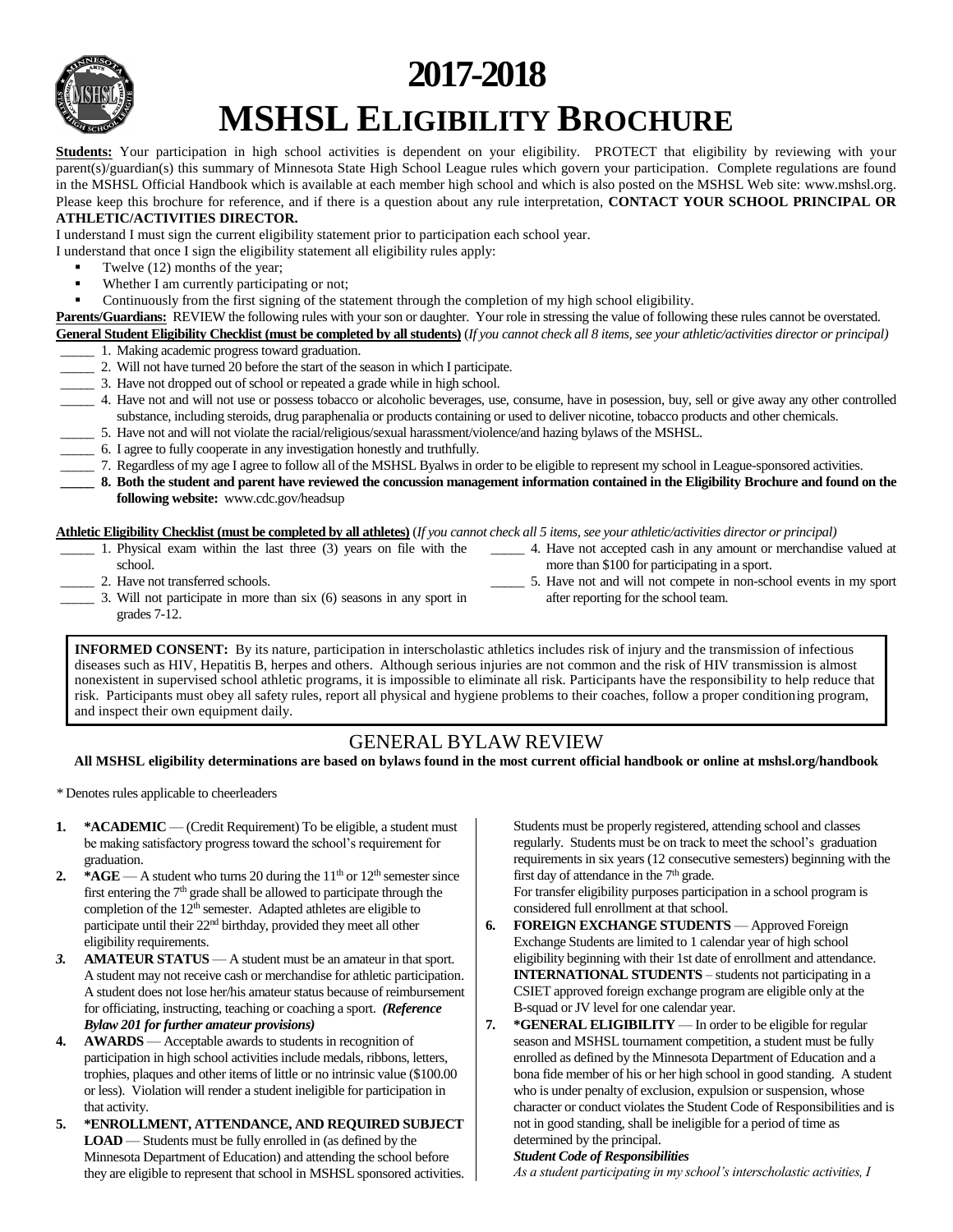*understand and accept the following responsibilities:*

- *1. I will respect the rights and beliefs of others and will treat others with courtesy and consideration.*
- *2. I will be fully responsible for my own actions and the consequences of my actions*
- *3. I will respect the property of others.*
- *4. I will respect and obey the rules of my school and the laws of my community, state and country.*
- *5. I will show respect to those who are responsible for enforcing the rules of my school and the laws of my community, state and country.*

A student ejected from a contest shall be ineligible for the next regularly scheduled game or meet at that level of competition and all other games or meets in the interim at any level of competition, for the first ejection. All subsequent ejections shall result in ineligibility for four (4) regularly scheduled games or meets.

- **8**. **\*SEASONS OF PARTICIPATION** No student may participate in more than six (6) seasons in any sport while enrolled in grades 7-12, semesters 1-12 inclusive.
- **9**. \***SEMESTERS IN HIGH SCHOOL** A student shall not participate in an interscholastic contest after the student's twelfth semester in grades 7-12 inclusive. All twelve semesters shall be consecutive, beginning in the 7th grade.
- **10. JUNIOR HIGH/MIDDLE SCHOOL PARTICIPATION** Participation in high school interscholastic programs is limited to students in grades 7-12 inclusive. Students in grade 7, 8 and 9 may participate if enrolled in the regular continuation school for the educational unit and if all other eligibility requirements of the League have been met. Elementary students in grades 1-6 are not eligible for participation in any MSHSL-sponsored activity; B-squad, junior varsity or varsity level.
- **11. \*GRADUATE** Students who have graduated from a secondary school, or who have completed the terminal or final grade of a secondary school, or who have earned a GED or diploma are not eligible for participation in any League activity A student who graduates while a member of a team with a season in progress may complete the season if three or fewer weeks of the regular season, exclusive of League tournament play, remain.

# **12. \*MOOD-ALTERING CHEMICALS**

**A. Reference Bylaw 205**

**Twelve (12) months of the year, a student shall not at any time, regardless of the quantity: (1) use or consume, have in possession a beverage containing alcohol; (2) use or consume, have in possession tobacco; or, (3) use or consume, have in possession, buy, sell, or give away any other controlled substance or drug paraphernalia, (4) use or consume, have in possession, buy, sell or give away products containing or products used to deliver nicotine, tobacco products and other chemicals. "Tobacco products" means: any product containing, made, or derived from tobacco that is intended for human consumption, whether chewed, smoked, absorbed, dissolved, inhaled, snorted, sniffed, or ingested by any other means, or any component, part or accessory of a tobacco product, (5) use or consume, have in possession, buy, sell or give away any substance or product where the intent of such use of the substance or product is to induce intoxication, excitement, or stupefaction of the central nervous system, except under the direction and supervision of a medical doctor. Such substance or products shall include, but are not limited to, synthetic drugs, gasoline, glue, aerosol devices, bath salts, and any substances addressed by Minnesota or Federal law.**

- 1. The bylaw applies continuously from the first signing of the student Eligibility Brochure.
- 2. It is not a violation for a student to be in possession of a controlled substance specifically prescribed for the student's own use by her/his doctor.
- B. **Penalty:**
	- 1. First Violation: After confirmation of the first violation, the student shall lose eligibility for the next two (2) consecutive

interscholastic contests or two (2) weeks of a season in which the student is a participant, whichever is greater. No exception is permitted for a student who becomes a participant in a treatment program.

- 2. Second Violation: After confirmation of the second violation, the student shall lose eligibility for the next six (6) consecutive interscholastic contests in which the student is a participant or three (3) weeks, whichever is greater. No exception is permitted for a student who becomes a participant in a treatment program.
- 3. Third and Subsequent Violations: After confirmation of the third or subsequent violations, the student shall lose eligibility for the next twelve (12) consecutive interscholastic contests in which the student is a participant or four (4) weeks, whichever is greater. If after the third or subsequent violations, the student has been assessed to be chemically dependent and the student on her/his own volition becomes a participant in a chemical dependency program or treatment program, then the student may be certified for reinstatement in MSHSL activities after a minimum period of six (6) weeks. Such certification must be issued by the director or a counselor of a chemical dependency treatment center.
- 4. Penalties are progressive and consecutive.
- 5. **Denial Disqualification: A student shall be disqualified from all inter-scholastic athletics for nine (9) additional weeks beyond the student's original period of ineligibility when the student denies violation of the rule, is allowed to participate and then is subsequently found guilty of the violation.**

# C. **Penalties for Category II Activities**

**Definition - Category II Activities**: Those League-sponsored activities in which a member school does not have a schedule of interscholastic contests, exclusive of League-sponsored tournaments.

Fine Arts Activities

- 1. Speech activities including One Act Play when a school schedules no interscholastic contests and participates only in the League-sponsored tournament series.
- 2. Music Activities.
- 3. Visual Arts Activities. Each member school shall develop penalties which it will apply to the participants in these activities. A copy of the member school's policy shall be filed in the principal's office.

# **13. \*SEXUAL/RACIAL/RELIGIOUS HARASSMENT / VIOLENCE and HAZING**

# A. **Reference Bylaw 209.00:**

A student shall not engage in the sexual, racial, religious harassment, violence or hazing during the school year or any portion of an activity season that occurs prior to the start of the school year or after the close of the school year.

#### B. **Reporting Procedures:**

- 1. Any person who believes he or she has been the victim of sexual, racial, religious harassment, violence or hazing or any person with knowledge or belief of conduct, which may constitute hazing, shall report the alleged acts immediately to an appropriate school district official designated by this policy.
- 2. The building principal is the person responsible for receiving reports of sexual, racial, religious harassment, violence or hazing at the building level. Any person may report hazing directly to a school district human rights officer or to the superintendent.
- 3. Teachers, administrators, officials, volunteers, and employees of the school district shall be particularly alert to possible situations, circumstances or events which might include sexual, racial, religious harassment, violence or hazing. Any such person who receives a report of, observes, or had other knowledge or belief of conduct, which may constitute sexual,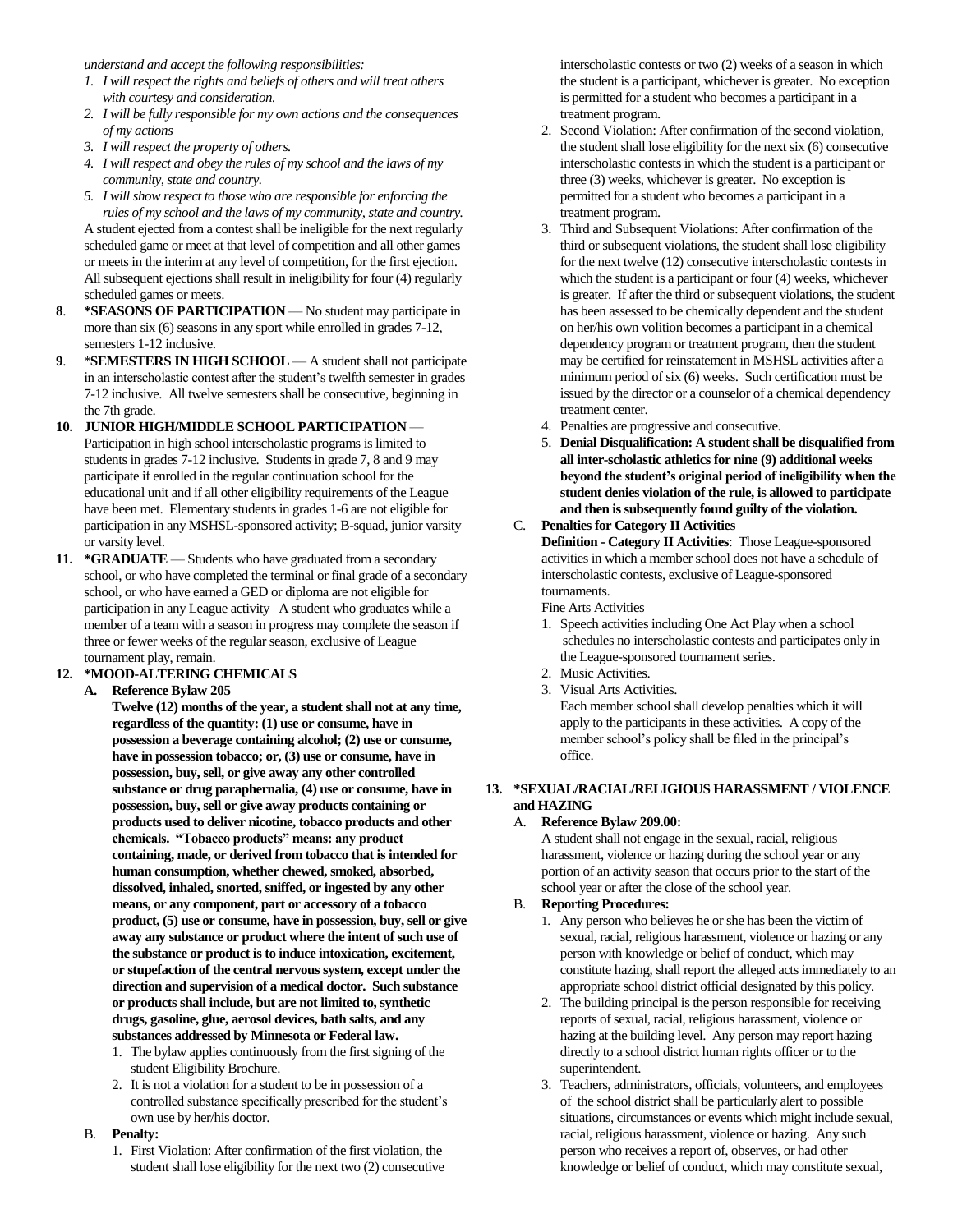racial, religious harassment, violence or hazing, shall inform the building principal immediately.

4. Submission of a good faith complaint or report of sexual, racial, religious harassment, violence or hazing will not affect the complainant or reporter's future employment, grades or work assignments.

#### C. **Reprisal**

The school district will discipline or take appropriate action against any student, teacher, administrator, volunteer, coach, official contractor or employee of the school district who retaliates against any person who makes a good faith report of alleged sexual, racial, religious harassment, violence or hazing or against any person who testifies, assists, or participates in an investigation, or against any person who testifies, assists or participates in a proceeding or hearing relating to such sexual, racial, religious harassment, violence or hazing. Retaliation includes, but is not limited to, any form of intimidation, reprisal or harassment.

#### D. **Penalties for Category I Activities:**

- 1. First Violation: the student shall lose eligibility for the next two (2)consecutive interscholastic contests or two (2) weeks, 14 calendar days, of a season in which the student is a participant, whichever is greater. *Recommendations: 1) It is recommended that the school develop a local education program through which the student would receive information about* sexual, racial, religious harassment, violence or hazing*. 2) It is recommended that, when appropriate, the school refer a student to a community agency or a professional individual outside the school for counseling.*
- 2. Second Violation: the student shall lose eligibility for the next six (6) consecutive interscholastic contests or three (3) weeks, 21 calendar days, whichever is greater, in which the student is a participant. *Recommendation: It is recommended that before being re-admitted to activities following suspension for the second violation, the student shall show evidence in writing that the student has received counseling from a community agency or professional individual such as a school counselor, medical doctor, psychiatrist, or psychologist.*
- 3. Third or Subsequent Violations: the student shall lose eligibility for the next twelve (12) consecutive interscholastic contests or four (4) weeks, 28 calendar days, whichever is greater, in which the student is a participant.
- 4. Penalties are progressive and consecutive.

# E. **Penalties for Category II Activities:** Each member school shall develop penalties that it will apply to

the participants in these activities. A current copy of the member school's policy shall be kept on file in the member school.

- **14. SERVING A MSHSL PENALTY —** a student must be a student in good standing, and able to be placed in the game, meet or contest except for the penalty being served. (Students who are not in good standing due to suspension, expulsion, injury, illness, family vacations, etc are not able to be placed in a game, meet or contest and are therefore not able to count those contests toward the penalty).
- **15**. **PROGRESSIVE AND CONSECUTIVE PENALTIES:** Penalties shall be progressive and consecutive beginning with the student's first participation in a League activity and continuing through the student's high school career.
- **16. COLLEGE/UNIVERSITY TEAMS** Individuals who have participated with a college or university team are ineligible for participation in any activity of the League.
- **17. FAIR HEARING PROCEDURE** The League Constitution provides a Fair Hearing Procedure for the student or parent contesting a school's determination of ineligibility for a student. **The student has 10 calendar days in which to appeal the school's decision**. The appeals process includes an appeal before a hearing panel at the school and the right, if desired, to appeal that decision to the League's Board of Directors. An independent hearing examiner will hear the appeal and make written findings of fact, conclusions and a recommendation for the Board of Directors following the hearing. The Board's decision shall be final. A complete listing of the Fair Hearing Procedure may be obtained from the athletic director or principal of the high school or on Web at www.mshsl.org in the Publications section.

# **A T H L E T I C R U L E S**

- **1. \*PHYSICAL EXAMINATION AND PARENTS PERMIT** Any student who intends to participate in high school interscholastic athletics and cheerleading activities must have on file in the school, a record of a physical examination performed within the previous three (3) years. A health questionnaire shall be completed annually and could indicate the need for a physical examination prior to participation. The signature of the parent or guardian approving participation is required.
- **2. LAST DATE TO JOIN A TEAM** To be eligible for section and state competition, a student must be a member of that school's team not later than the fourth Monday from the official start of that sport season. Gymnasts must be on the school's team not later than the third Monday from the official start of that season. When a sport season begins on a Monday, that day shall be counted as the first Monday.
- **3. NON-SCHOOL COMPETITION AND TRAINING FOR TEAM AND INDIVIDUAL SPORTS** —
	- A. **During the High School Season:** During the high school season a student may not participate as a member of a team or as an individual competitor in non-school sponsored games, meets, tournaments or contests, in the same sport. *Participation defined:*

*practice, training, tryouts, scrimmaging and competing. Season Defined: The high school season shall run from the first date that practice may begin until the team is eliminated in MSHSL tournament competition*. Baseball, Softball and Skiing are exceptions to this rule.

**Exception: Non-School Training During the High School Season for Athletes Who Qualify as Individual competitors to the State Tournament: (Swimming, Cross Country, Tennis, Skiing, Gymnastics, Wrestling, Synchronize Swimming, Golf, and Track and Field)**

- **i. Lessons/Training:** During the MSHSL high school season athletes may take lessons from professionals and other nonschool coaches without limit as to where, when or who may provide the training. Athletes may not miss a high school practice, game, or meet to take a lesson or train for a non-school event. Athletes may take lessons and or train with a non-school team/club during the high school season in the same sport.
- **ii. Competition:** Athletes will be able to compete in non-school events/competitions that do not match the events in which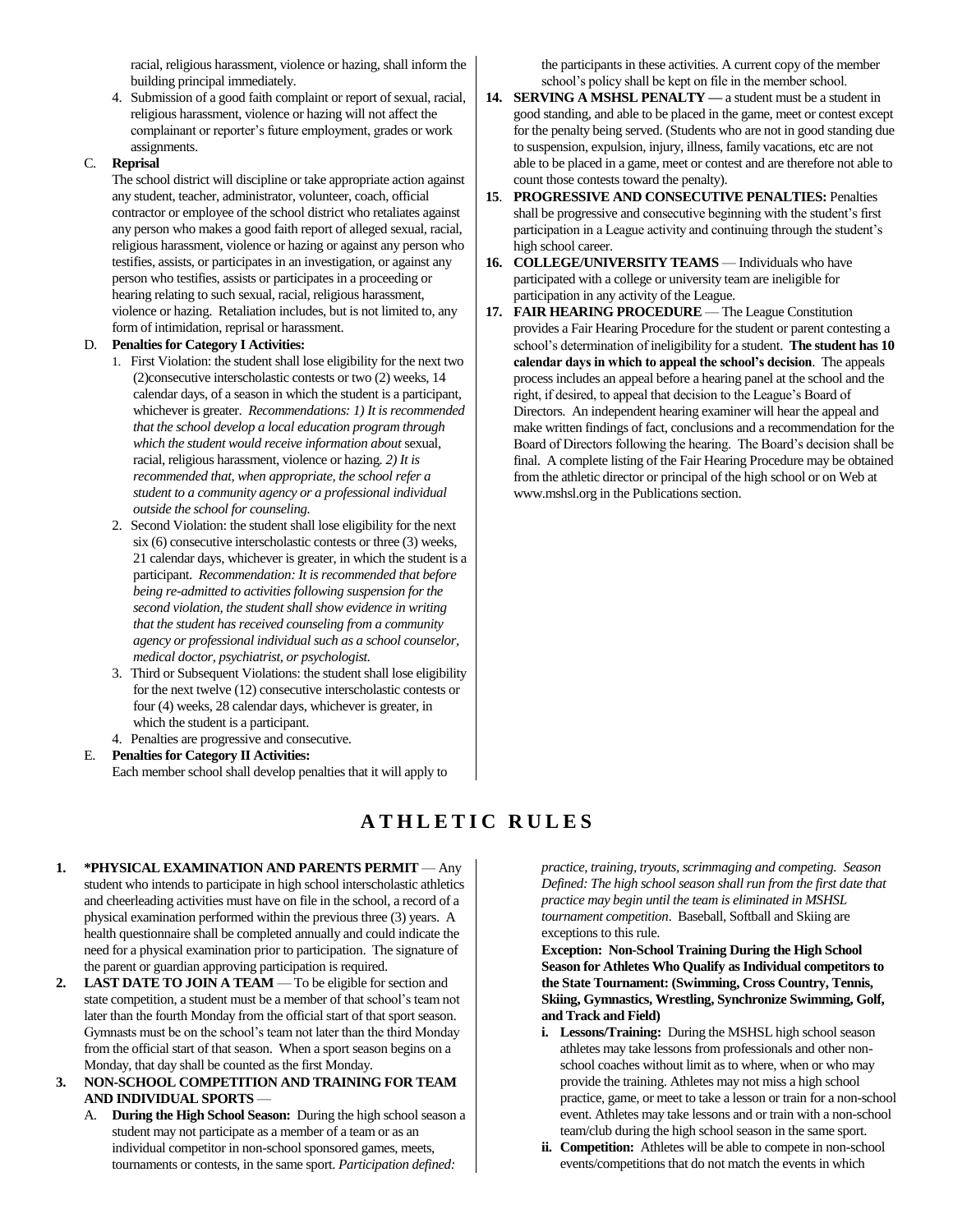athletes currently compete in high school competition. Exception: Summer Vacation Period — Students may participate in non-school competitions, meets, games, tournaments in the same sport they currently play at the high school level during the summer vacation period. *See definition of summer vacation below: 14.C.*

Summer Coaching waiver: If a student participates on a team coached by a member of the high school coaching staff, coaching contact shall end on July 31 unless a conditional extension to the summer waiver is granted by the school's athletic director.

Students may take private lessons during the MSHSL season.

- B. **During the School Year, Prior To and Following the High School Sports Season:** A student may participate in contests, meets or tournaments as an individual competitor or as a member of a non-school team provided that these activities are voluntary and not influenced or directed by a salaried or non-salaried member of the student's sophomore, B-squad, junior varsity or varsity high school coaching staff.
	- 1. A student may not use any type of high school uniform.
	- 2. A student may not receive coaching or training from a salaried or non-salaried member of the student's sophomore, B-squad, junior varsity or varsity high school coaching staff in that sport. Power skating, tennis, gymnastics, and indoor soccer are included in this limitation.
	- 3. A student may receive training through private lessons from a person who is not a salaried or non-salaried member of the student's sophomore, B-squad, junior varsity or varsity high school coaching staff in that sport.
	- 4. A student's fee for non-school coaching or training must be provided by the student or the student's parent(s) or guardian(s) unless approved by the Board of Directors.

#### C. **Summer Vacation Period:**

A student may compete as an individual or as a member of a nonschool team even though competing on a high school team in the same sport. *Summer shall be defined as June 1 through Labor Day. Summer for the sport of soccer shall be defined as June 1 through Sunday immediately preceding the official starting date of the MSHSL high school soccer season. Note: Students may participate in activities during the summer, as defined above, even though their high school sport season in the same sport has begun. For example, students may play in a non-school tennis tournament while a member of the high school team or participate in road races while a member of the cross country team through Labor Day. Soccer is excluded from dual participation as defined above.*

#### D. **Penalty:**

- 1. First Violation: After confirmation of the first violation, the student shall lose eligibility in that sport for the next two (2) consecutive interscholastic contests or two (2) weeks of that season, whichever is greater. If there are fewer than two (2) events remaining in that sport, the loss of eligibility will continue into the next season in that sport. Note: This means that a senior who violates the bylaws at the end of one sport season will lose eligibility for two (2) games in the next sport season in which the student participates.
- 2. Second Violation: After confirmation of the second violation, the student shall lose eligibility in that sport for the next six (6) consecutive interscholastic contests or three (3) weeks, whichever is greater.
- 3. Third Violation: After confirmation of the third or subsequent violations, the student shall lose eligibility in that sport for the next twelve (12) consecutive interscholastic contests or four (4) weeks, whichever is greater.
- 4. Penalties are progressive and consecutive.

#### E. **Special Considerations:**

1. National Teams and Olympic Development Programs The MSHSL may permit participation by high school students on bona fide national teams or in Olympic development

programs if:

- a. The program is approved and supported by the national governing body of the sport or if there is an Olympic development program of training and competition.
- b. Directly funded by a national governing body on a national level.
- c. Authorized by a national governing body for athletes having potential for future national team participation.

Students who are invited to participate on National Teams or in Olympic Development Programs must contact their high school principal to obtain an application form. This must be completed at least thirty (30) days prior to participation.

- 2. During the school year, students who participate for their school in a sport may participate through training, try-out or competition on a National Team or in a United States Olympic Development Program provided the student receives an individual invitation from the United States Olympic Committee or the United States National Governing Body on the national level for that sport.
- 3. Students who have completed their eligibility in a sport are exempt from the non-school competition and training rules in that sport.

#### **4. ATHLETIC CAMPS AND CLINICS** —

- A. **School Year:** Students may attend athletic camps and clinics which have been approved by their high school principal.
- B. **Summer Vacation Period:** Non-school specialized athletic camps and clinics do not require approval.
	- 1. The non-school sponsored camp or clinic fee must be provided by the student or the student's parent(s) or guardian, unless other arrangements are approved by the Board of Directors.
	- 2. A student may attend a camp or clinic where a member of the school's coaching staff (sophomore, B-Squad, junior varsity or varsity) in that sport owns, administers, directs, organizes, or serves as an instructor or is a staff member during the student's attendance.
- C. **Penalty:**
	- 1. First Violation: After confirmation of the first violation, the student shall lose eligibility in that sport for the next two (2) consecutive interscholastic contests or two (2) weeks of that season, whichever is greater. If there are fewer than two (2) events remaining in that sport, the loss of eligibility will continue into the next season in that sport. Note: This means that a senior who violates the bylaws at the end of one sport season will lose eligibility for two (2) games in the next sport season in which the student participates.
	- 2. Second Violation: After confirmation of the second violation, the student shall lose eligibility in that sport for the next six (6) consecutive interscholastic contests or three (3) weeks, whichever is greater.
	- 3. Third Violation: After confirmation of the third or subsequent violations, the student shall lose eligibility in that sport for the next twelve (12) consecutive interscholastic contests or four (4) weeks, whichever is greater.

#### **5**. **TRANSFER RULE** — Bylaw 111

- A. A transfer student is eligible for varsity competition provided the student was in good standing on the date of withdrawal from the last school the student attended and one (1) of the provisions in Section B (below) is met.
- B. A transfer student is eligible for varsity competition if:
	- 1. 9<sup>th</sup> Grade Option: The student is enrolling in 9th grade for the first time.
	- 2. Family Residence Change: the student transfers from one public school district attendance area to another public school district attendance area at any time during the calendar year in which there is a change of residence and occupancy in Minnesota by the student's parents. If the student's parents move from one public school district attendance area to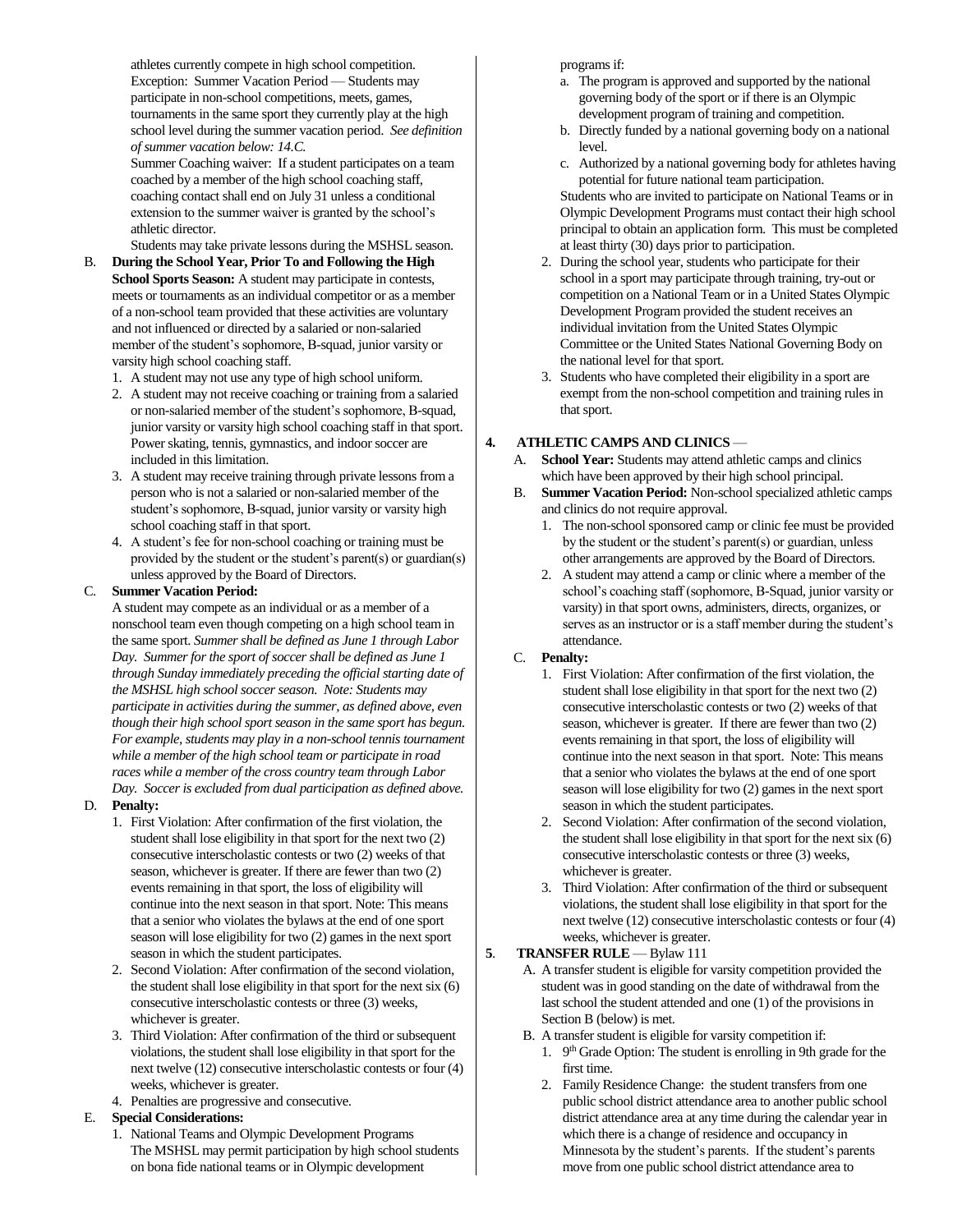another public school district attendance area, the student will be eligible in the new public school attendance area or a nonpublic school if the student transfers at the same time the student's parents move.

If the parents move from one public school district attendance area to another, the student shall continue to be fully eligible if the student continues enrollment in the prior school for the balance of the current marking period or for the balance of the academic school year. If the student elects either of the current enrollment options above, the student will be fully eligible upon transfer to the new school.

A student who elects not to transfer upon a parent's change in residence shall continue to be eligible at the school in which the student is currently enrolled.

- 3. Court Ordered Residence Change for Child Protection: the student's residence is changed pursuant to a child protection order placement in a foster home, or a juvenile court disposition order.
- 4. Divorced Parents: a student of legally divorced parents who have joint physical custody of the student may move from one custodial parent to the other custodial parent and be fully eligible at the time of the move. The student may utilize this provision only one time during grades 9-12 inclusive.
- 5. Move from Out of State: if a student's parents move to Minnesota from a state or country outside of Minnesota and if the student moves at the same time the parent establishes a residence in a Minnesota public school district attendance area, the student shall be eligible at the first school the student attends in Minnesota.
- C. If none of the provisions in Athletic Rule 5.B.2.1-5 (above) are met, the student is ineligible for varsity competition for a period of one (1) calendar year beginning with the first day of attendance in the new school.
	- 1. Students are immediately eligible for competition at the non-varsity level.
	- 2. A student may not obtain eligibility as a result of a transfer. If at the time of transfer the student was not fully eligible in the previous school, the student shall be ineligible in the new school. A student who was not in good standing at the time of transfer shall be ineligible until the penalty from the previous school has been served.
	- 3. Each time a student transfers and the conditions of the transfer do not meet any of the provisions of Bylaw 111.1.B.i-v, the student will be ineligible for varsity competition for a period of one (1) calendar year beginning with the first day of attendance at the new school. For example, if a student, while serving a one-year transfer suspension, transfers to another school and none of the provisions of Bylaw 111.1.B.i-v are met, an additional one-year suspension will be applied. The student will begin serving the additional one-year suspension immediately following the completion of the previous one-year suspension.
- 4. Enrollment Options Program: a student who utilizes Minnesota Statute 124D.03 Enrollment Options Programs, and transfers without a corresponding change of residence by the student's parents shall elect one of the following:
	- a. retain full eligibility for varsity competition for one (1) calendar year at the school where the student was enrolled prior to the transfer after which time the student shall become fully eligible at the school to which the student has open enrolled; or
	- b. be eligible only at the non-varsity level in the school to which the student has open enrolled for one (1) calendar year.
- 5. A student who transfers from one MSHSL member school to another MSHSL member school is ineligible for varsity competition for fifteen (15) calendar days from the first day the student attends practice in the fall or attends classes in the new school for the first time.

Upon transfer, the student will be ineligible at the former school and may practice at the new school but may not compete in any varsity activity at the new school.

The student will retain full eligibility at the former school if the student chooses to return to the former school during the fifteen (15) calendar day period.

If the student remains at the new school, following the fifteen (15) calendar day period, the student will become eligible at the varsity level only when the student has fully met all of the transfer criteria and has been deemed to be eligible both by the new school and the League office.

If any of the transfer criteria has not been met, the student will be ineligible for varsity competition at the new school and must then choose between varsity eligibility at the former school or JV eligibility at the new school.

- a. The student may elect to decline the 15 day window to become eligible to compete at the varsity level at the Receiving School once the school administration determines the student has met all of the varsity participation eligibility criteria.
- b. A student may utilize this provision one time per 365 calendar day period.

*REV. 6-19-17*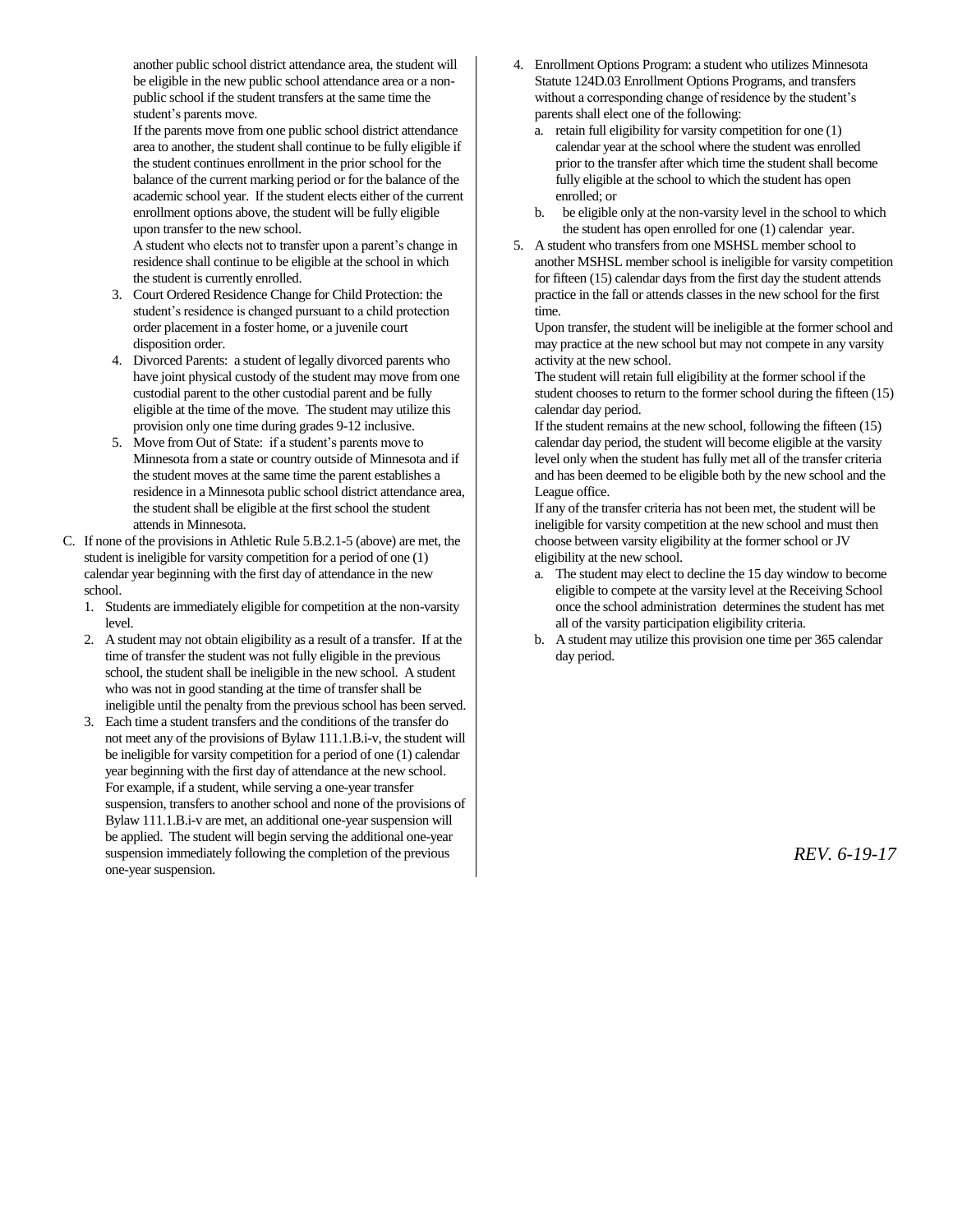# **CONCUSSION MANAGEMENT RECOMMENDATIONS FOR MSHSL ATHLETES**



# **Acute injury**

When a player shows any symptoms or signs of a concussion, the following should be applied.

- 1. The player should not be allowed to return to play in the current game or practice.
- 2. The player should not be left alone, and regular monitoring for deterioration is essential over the initial few hours after injury.
- 3. The player should be medically evaluated after the injury.
- 4. Return to play must follow a medically supervised stepwise process.

A player should never return to play while symptomatic. "When in doubt, sit them out!"

# **Return to play protocol**

Return-to-play decisions are complex. An athlete may be cleared to return to competition only when the player is free of all signs and symptoms of a concussion at rest and during exercise. Once free of symptoms and signs of concussion, a stepwise symptom free exercise process is required before a player can return to competition.

- Each step requires a minimum of 24 hours.
- The player can proceed to the next level only if he/she continues to be free of any symptoms and or signs at the current level.
- If any symptoms or signs recur, the player should drop back to the previous level.

The return to play after a concussion follows a stepwise process:

- 1. No activity, complete rest until all symptoms have resolved. Once asymptomatic, proceed to level 2.
- 2. Light aerobic exercise such as walking or stationary cycling, no resistance training.
- 3. Sport specific exercise—for example, skating in hockey, running in soccer; progressive addition of resistance training at steps 3 or 4.
- 4. Non-contact training drills.
- 5. Full contact training after medical clearance.
- 6. Game play.

The final return to competition decision is based on clinical judgment and the athlete may return only with written permission from a health care provider who is registered, licensed, certified, or otherwise statutorily authorized by the state to provide medical treatment; is trained and experienced in evaluating and managing concussions; and is practicing within the person's medical training and scope of practice.

Neuropsychological testing or balance testing may help with the return to play decision and may be used after the player is symptom free, but the tests are not required for the symptom free player to return to play.

For more information please refer to the references listed below and **www.concussionsafety.com**.

#### **Signs Observed By Coaching Staff**

Appears dazed and stunned Is confused about assignment or position Forgets sports plays Is unsure of game, score, or opponent Moves clumsily Answers questions slowly Loses consciousness (even briefly) Shows behavior or personality changes Can't recall events prior to hit or fall Can't recall events after hit or fall

#### **Symptoms Reported By Athlete**

Headache or "pressure" in head Nausea or vomiting Balance problems or dizziness Double or blurry vision Sensitivity to light Sensitivity to noise Feeling sluggish, hazy, foggy, or groggy Concentration or memory problems Confusion Does not "feel right"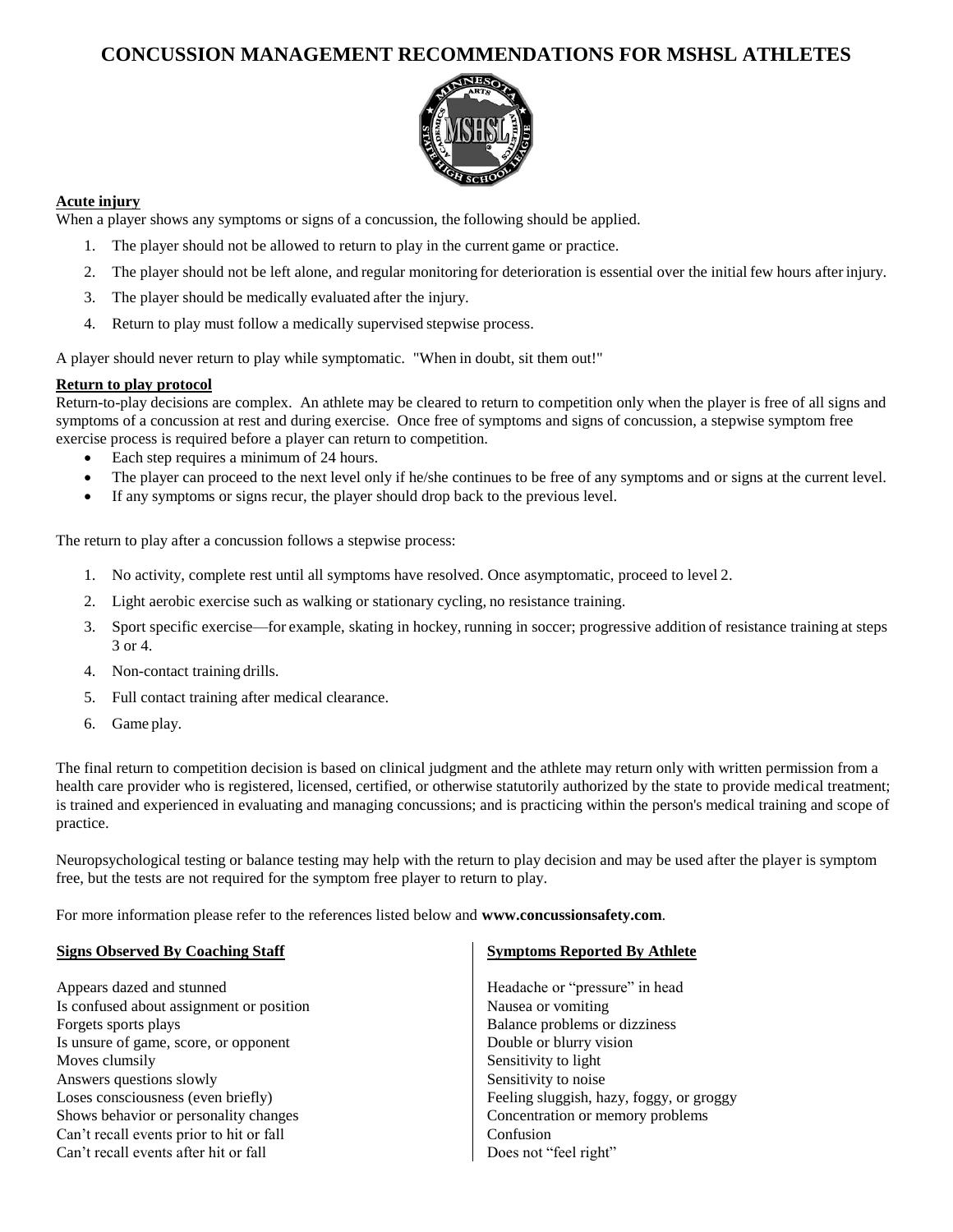

# **2017-2018 MSHSL ELIGIBILITY STATEMENT**

**All MSHSL eligibility determinations are based on the most current official handbook found at mshsl.org/handbook**

*Statement to be signed by the participant from a MSHSL member school and by the participant's parent or guardian each school year prior to participation in that year. Please check all items:*

 $\Box$  I have read, understand, and acknowledge receiving the 2017-2018 MSHSL Eligibility Brochure, which contains only a summary of the eligibility rules of the Minnesota State High School League. I understand that a copy of the Official Handbook of the MSHSL is on file with the senior high school athletic director and or principal and that I may review it, in its entirety, if I so choose. The Official Handbook and MSHSL bylaws are also posted on the MSHSL website: **www.MSHSL.org** under Handbook.

**We, the student and parent, have reviewed Concussion Management Recommendations for MSHSL Athletes contained in the Eligibility Brochure and on the following website:** www.cdc.gov/headsup

# $\Box$  I understand that once I sign the eligibility statement all eligibility rules apply:

- Twelve (12) months of the year;
- Whether I am currently participating or not;
- Continuously from the first signing of the statement through the completion of my high school eligibility.

Regardless of my age I agree to follow all of the MSHSL Bylaws in order to be eligible to represent my school in League-sponsored activities.

I further understand that a member school of the MSHSL must adhere to all of the rules and regulations that pertain to the League athletics/activities a school may sponsor and that local rules may be more stringent, and penalties more severe, than MSHSL rules.

#### **STUDENT CODE OF RESPONSIBILITIES**

- $\Box$  As a student participating in my school's interscholastic activities, I understand and accept the following responsibilities:
	- I will respect the rights and beliefs of others and will treat others with courtesy and consideration.
	- I will be fully responsible for my own actions and the consequences of my actions.
	- I will respect the property of others.
	- I will respect and obey the rules of my school and the laws of my community, state and country.
	- I will show respect to those who are responsible for enforcing the rules of my school and the laws of my community, state and country. **A student whose character or conduct violates the Student Code of Responsibilities or is suspended or expelled is not in good standing and is ineligible for a period of time as determined by the principal. While a student not in good standing, a student may not serve any penalty for MSHSL Bylaw violations.**
- *Informed Consent:* By its nature, participation in interscholastic athletics includes risk of injury and the transmission of infectious diseases such as HIV, Herpes and Hepatitis B and others. Although serious injuries are not common and the risk of HIV transmission is almost nonexistent in supervised school athletic programs, it is impossible to eliminate all risk. Participants have the responsibility to help reduce that risk. Participants must obey all safety rules, report all physical and hygiene problems to their coaches, follow a proper conditioning program, and inspect their own equipment daily. **PARENTS, GUARDIANS OR STUDENTS WHO MAY NOT WISH TO ACCEPT THE RISK DESCRIBED IN THIS WARNING SHOULD NOT SIGN THIS FORM. STUDENTS MAY NOT PARTICIPATE IN AN MSHSL-SPONSORED ACTIVITY WITHOUT THE STUDENT'S AND PARENT'S/GUARDIAN'S SIGNATURE.**
- I consent to the athletic trainer or coach treating injuries and authorize them to discuss those injuries with and release any applicable medical information or records relating to those injuries to coaches, school staff and other qualified health care providers as deemed necessary within their scope of practice.
- I further understand that in the case of injury or illness requiring transportation to a health care facility, that a reasonable attempt will be made to contact the parent or guardian in the case of the student-athlete being a minor, but that, if necessary, the student-athlete will be transported via ambulance to the nearest hospital.
- By signing this we acknowledge that we have read the information contained in the 2017-2018 MSHSL Eligibility Brochure and Statement.
- $\Box$  I/we acknowledge the electronic signature confirms I/we have read and reviewed the information contained in the contents of the Eligibility Brochure and Statement. I/we also acknowledge this electronic signature has the same legal effect, validity, and enforceability as a signature in a non-electronic form.

**The student/parent authorizes the release of documents and other pertinent information by the school in order to determine student eligibility. In addition, the student/parent understands and agrees that public information shall include names and pictures of students participating in or attending extra-curricular activities, school events, and High School League activities or events.**

| I am a home school student? $YES \Box NO \Box$ | I am an online student? YES $\Box$ NO $\Box$ |                 |
|------------------------------------------------|----------------------------------------------|-----------------|
| <b>Student's Printed Name</b>                  | <b>Birth Date</b>                            | Grade in School |
| Student's Signature                            |                                              | Date            |

 $\_$  , and the set of the set of the set of the set of the set of the set of the set of the set of the set of the set of the set of the set of the set of the set of the set of the set of the set of the set of the set of th